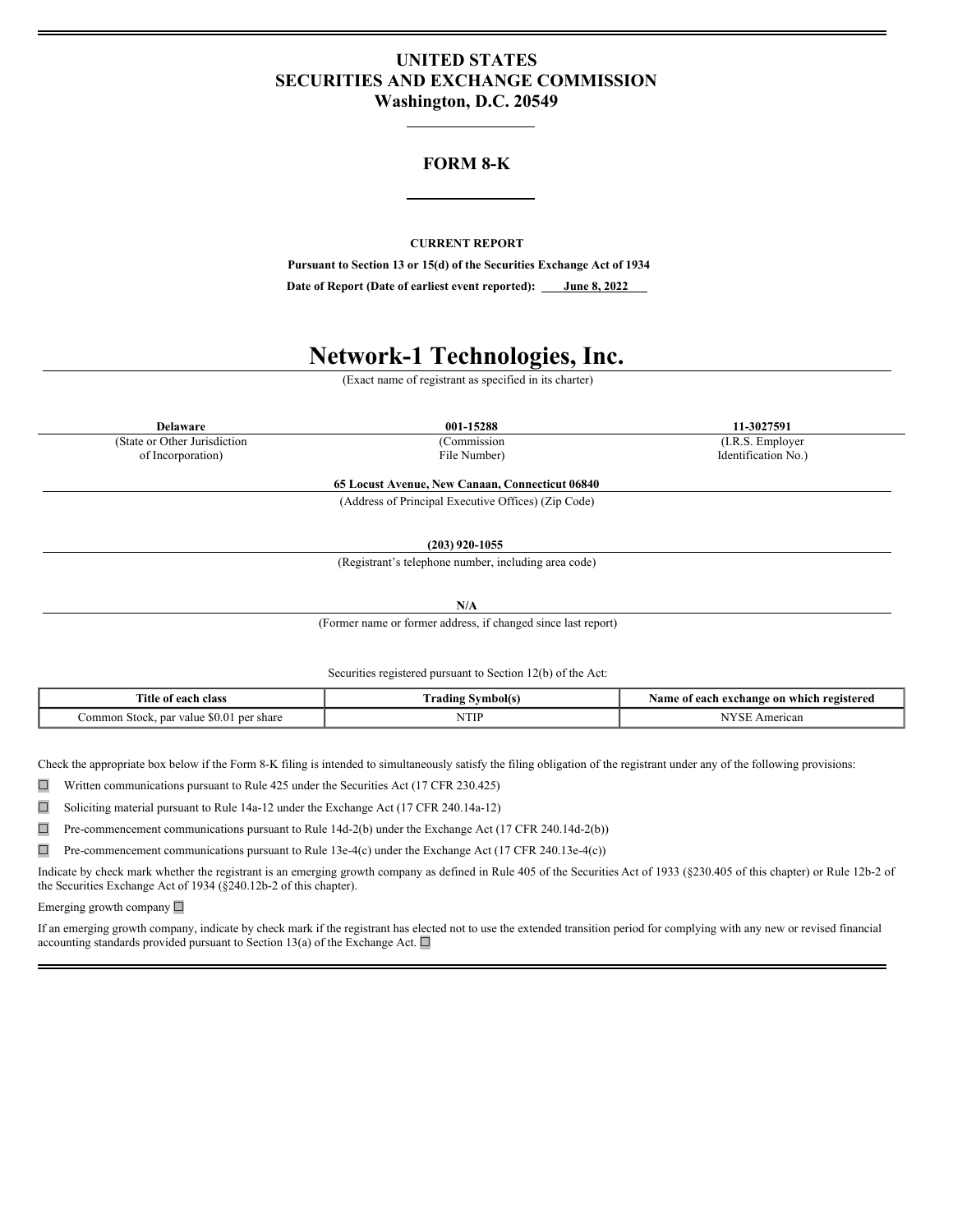## **Item 8.01 Other Events.**

The Board of Directors of Network-1 Technologies, Inc. (the "Company") has authorized, and the Company has entered into, a written trading plan under Rule 10b5-1 of the Securities Exchange Act of 1934 (the "Exchange Act"). Adopting a trading plan that satisfies the conditions of Rule 10b5-1 allows a company to repurchase its shares at times when it might otherwise be prevented from doing so due to self-imposed trading black-outs or pursuant to insider trading laws. Purchases under the Company's 10b5-1 trading plan may commence on July 1, 2022 and the plan expires two trading days after the Company issues a press release announcing its financial results for the quarter ended June 30, 2022. Under the 10b5-1 trading plan, the Company's third party broker may purchase up to \$500,000 of the Company's common stock, subject to certain price, market, volume and timing constraints, in accordance with the terms of the plan and subject to Rule 10b5-1 and Rule 10b-18 under the Exchange Act.